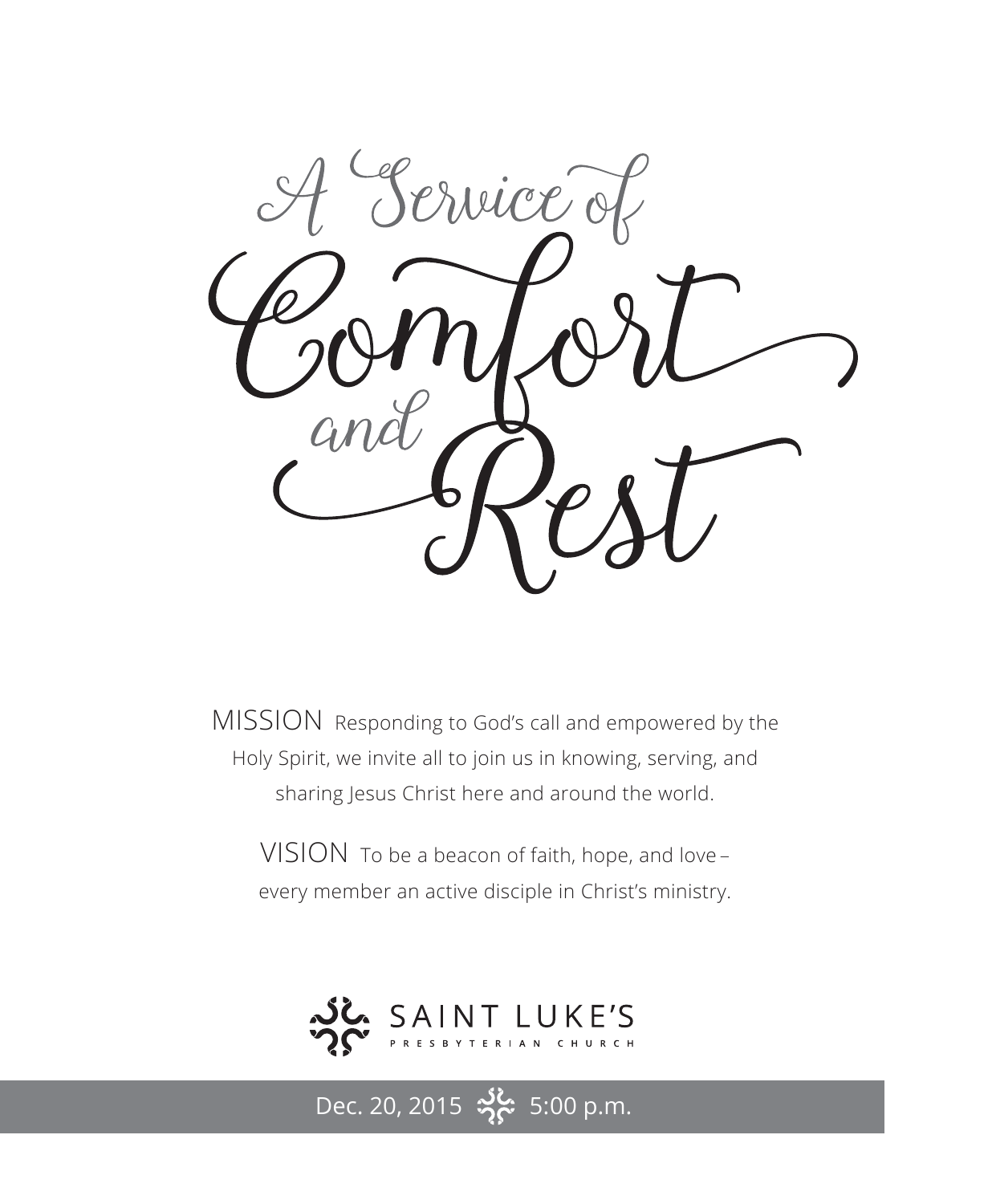

1978 Mount Vernon Road • Dunwoody, Georgia 30338 770.393.1424 • www.slpres.org

#### **December 20, 2015**

4th Sunday of Advent

#### **Liturgical Color:** Purple

*Purple marks the seasons of penitence and preparation, Advent and Lent.*

#### **SUNDAY SCHEDULE**

**8:30 a.m.** Chapel Communion Service **9:30 a.m.** Sunday School **11:00 a.m.** Sanctuary Worship Service *Nursery available at all services & Sunday School*

#### **SERVING TODAY**

#### **Elders Serving Communion** . . . . . . . . . . . . Paula Morris, Jan Slater **Greeter** . . . . . . . . . . . . . . . . . . . . . . . . . . . . . Janis Jones **Usher** . . . . . . . . . . . . . . . . . . . . . . . . . . . . Bob Polensek **Refreshments** . . . . . . . . . Bob & Sharon Polensek, Paula Morris, Jan Slater

#### **WELCOME, GUESTS!**

We are delighted you are worshiping with us! For more information about our programs, ministries or membership, please contact one of our Pastors at 770.393.1424.

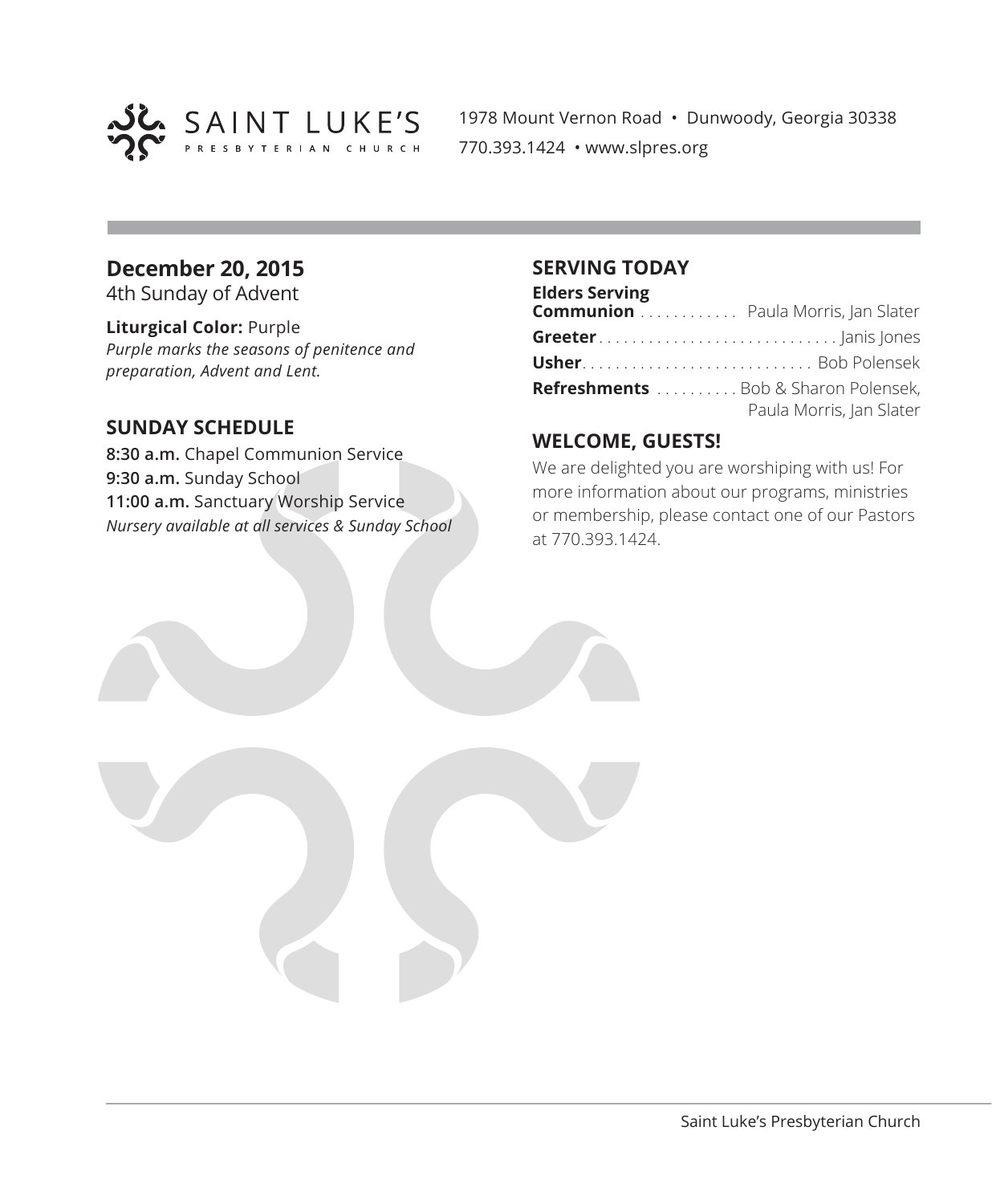#### **In Preparation for Worship**

 In this season of short days and long nights, of grey and white and cold, teach us the lessons of endings; children growing, friends leaving, loved ones dying, grieving over, grudges over, blaming over, excuses over. O God, grant us a sense of Your timing. In this season of short days and long nights, of grey and white and cold, teach us the lessons of beginnings; that such waitings and endings may be the starting place, a planting of seeds which bring to birth what is ready to be born–something right and just and different, a new song, a deeper relationship, a fuller love–in the fullness of Your time. O God, grant us the sense of Your timing.

(from Ted Yoder, *Guerrillas of Grace*)

**Prelude Come, O Come, O Come, Emmanuel** *arr. Fred Bock* 

# **Welcome** Shannon Dill

#### **Call to Worship and Stan Thornton** Stan Thornton

Leader: In the beginning was the Word, and the Word was with God, and the Word was God.

- **All: The Word became flesh and lived among us, full of grace and truth, and we have seen His glory.**
- Leader: In Him was life, and that life was the light of all.
- **All: The light shines in the darkness, and the darkness has never been able to extinguish it.**
- **All: Let us worship God.**

### \* Hymn #84

**Hymn #84** Creator of the Stars of Night *CONDITOR ALME SIDERUM*

#### **Call to Prayer Cathie Rogers Cathie Rogers Cathie Rogers**

Leader: The Lord be with you **All: And also with you** Leader: Let us pray

#### **Prayer**  \*

 **God of mercy, hear our prayers in this Advent season for ourselves, our families and friends who live with the struggle of illness, the pain of loss, the confusion of uncertainty, the hurt of disappointment. We ask for strength for today, courage for tomorrow, and peace for the past. In this time of worship, surround us with the comfort of the Holy Spirit and breathe new life into our weary souls. We ask these things in the name of Christ, who shares our life in joy and sorrow, death and new birth, despair and promise. Amen.**

- 
- 
-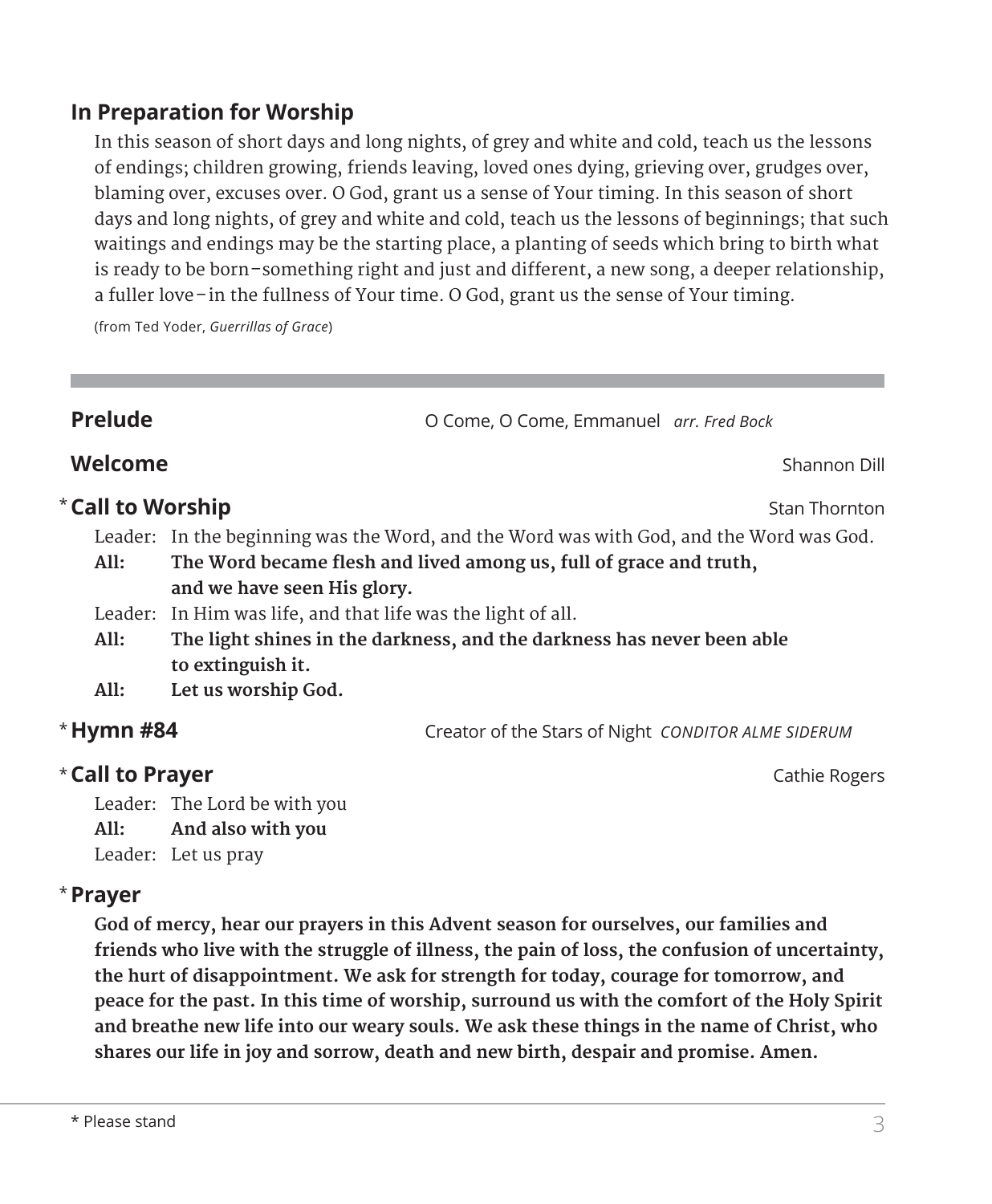# STORIES OF LIGHT AND WORDS OF GOD'S PROMISES

The candle lighting service includes the lighting of five memorial candles along with scripture readings, each followed by a congregational response.

As each candle is lit, we are reminded that in the midst of darkness, light will shine.

# **The Light of Creation** Genesis 1:1-15 Cathie Rogers Cathie Rogers

Reader: In the beginning God created the earth; out of void and darkness God brought forth light. And God said that it was good. Sometimes we feel that our lives are filled with only darkness. Our days stretch before us as a void that has no boundaries. We forget Who created us, Who gave us the world in which we live. We see only the darkness of our hurts and our loss. And so we light this candle; a reminder of the light of creation. A visible symbol to assure us that God's love has been present since the beginning of time. We are never alone in the darkness of our pain or despair, for God's light is there waiting patiently to break into that darkness. To break over our darkness and void bringing with it hope and new life. Jesus said, "I am the Light of the world."

**All: Anyone who follows Me will not walk in darkness, but will have the light of life.**

### **The Light of Exodus Exodus** Exodus 13:17-22 **Leslie Berry**

Reader: From time to time during our lives we find ourselves wandering in the wilderness. It may be a wilderness of our own making. It may be a wilderness caused by forces beyond our control. When the Hebrew people escaped from the bondage of the Pharaohs in Egypt God lead them into the wilderness. The people didn't know what lay before them. They didn't know how their faith would be tested in that time of wandering.

 As we live and move through our wilderness experiences these same things happen to us. God asks us to trust, to put our faith in the pillar of cloud and fire that goes before us. God's presence is in that sign and in the darkness of our lives, the light of this fire leads us on. As we light the candle of the Exodus may we see before us the comforting assurance of God's love as it leads us through our journeys in the wilderness.

Jesus said, "I am the Light of the world."

**All: Anyone who follows Me will not walk in darkness, but will have the light of life.**

# **The Light of the Prophets** Isaiah 60:1-3 Sharon Polensek

Reader: At certain times in the midst of the celebration of Christmas, we find it hard to sustain our enthusiasm. The loss, the hurt, the pain that is so very real to us in this season overwhelms us. We may find ourselves sinking into the darkness of our past, our sorrows, our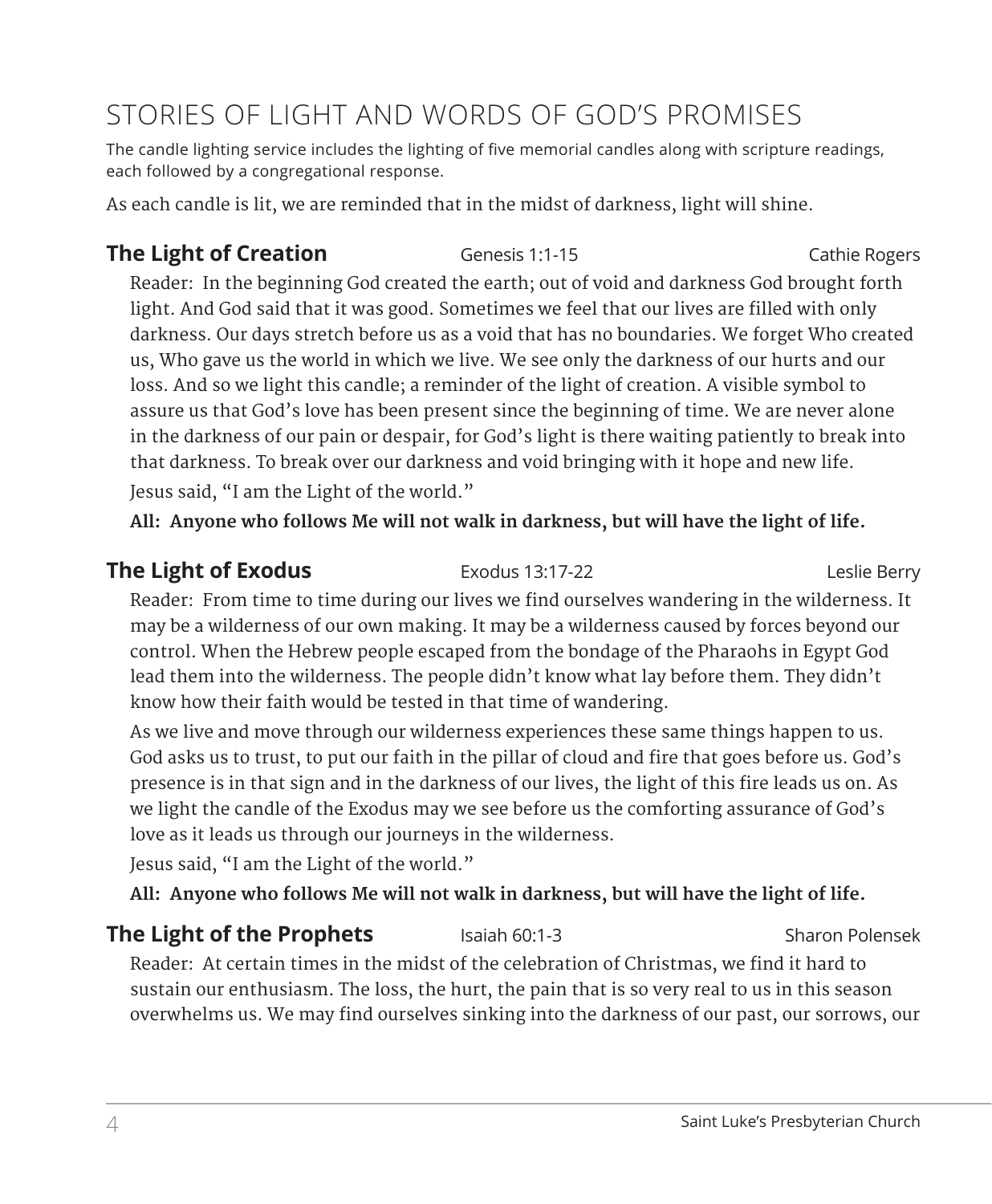losses and our memories. We hear the words of God's love; we may even be aware of God's presence in our wandering but the darkness of the moment wipes all that way.

And so we need to hear, one more time, the cry of the prophet, Isaiah, telling us to "arise, shine; for your light has come."

The candle of the prophets, the light of hope and renewal, stands before us as a sign that within each of us is the light of Christ's coming and that light shines through us to others. Jesus said, "I am the Light of the world."

**All: Anyone who follows Me will not walk in darkness, but will have the light of life.**

### **The Light of Hope & New Birth** Luke 1:46-55 Laura Strange Laura Strange

Reader: Mary knew what it was like to be afraid. Mary knew also the wonder of God's presence. And so Mary sings this song of praise to her God. A song filled with hope; a song expressing her trust in God and the knowledge that the child she bore would banish forever the darkness of this world. As we celebrate Christmas this year may we also have that same sense of hope—that knowledge that the Christ child can bring light into our darkness. The sorrow and the hurts of our lives will pass. They will not disappear but they will be healed and like Mary we will sing our own songs of praise.

As we light Mary's candle, the light of hope and new birth, let us remember that this light can never be extinguished when we carry it in our hearts.

Jesus said, "I am the Light of the world."

**All: Anyone who follows Me will not walk in darkness, but will have the light of life.**

# **The Light of Promises Kept** Romans 8: 28-31, 35, 37-39 Shannon Dill

Reader: Security is a critical element in life. Unfortunately, it's also very elusive. We realize that we have little or no security in those areas where we crave it most. Fortunately, in the single area that truly matters most–our relationship with God–we can have ultimate security.

It is hard to remember the love of God at times when life is challenging, when we're experiencing trials and difficult circumstances. This is why Paul reminds us that because of God's love we are "more than conquerors." These verses definitively declare that God keeps the promises God has made with us and with all of humanity.

As we light the candle of promises kept, may we be reminded that nothing can separate us from the love of God through Christ Jesus our Lord and that the light of God's love within us can never be extinguished.

Jesus said, "I am the Light of the world."

**All: Anyone who follows Me will not walk in darkness, but will have the light of life.**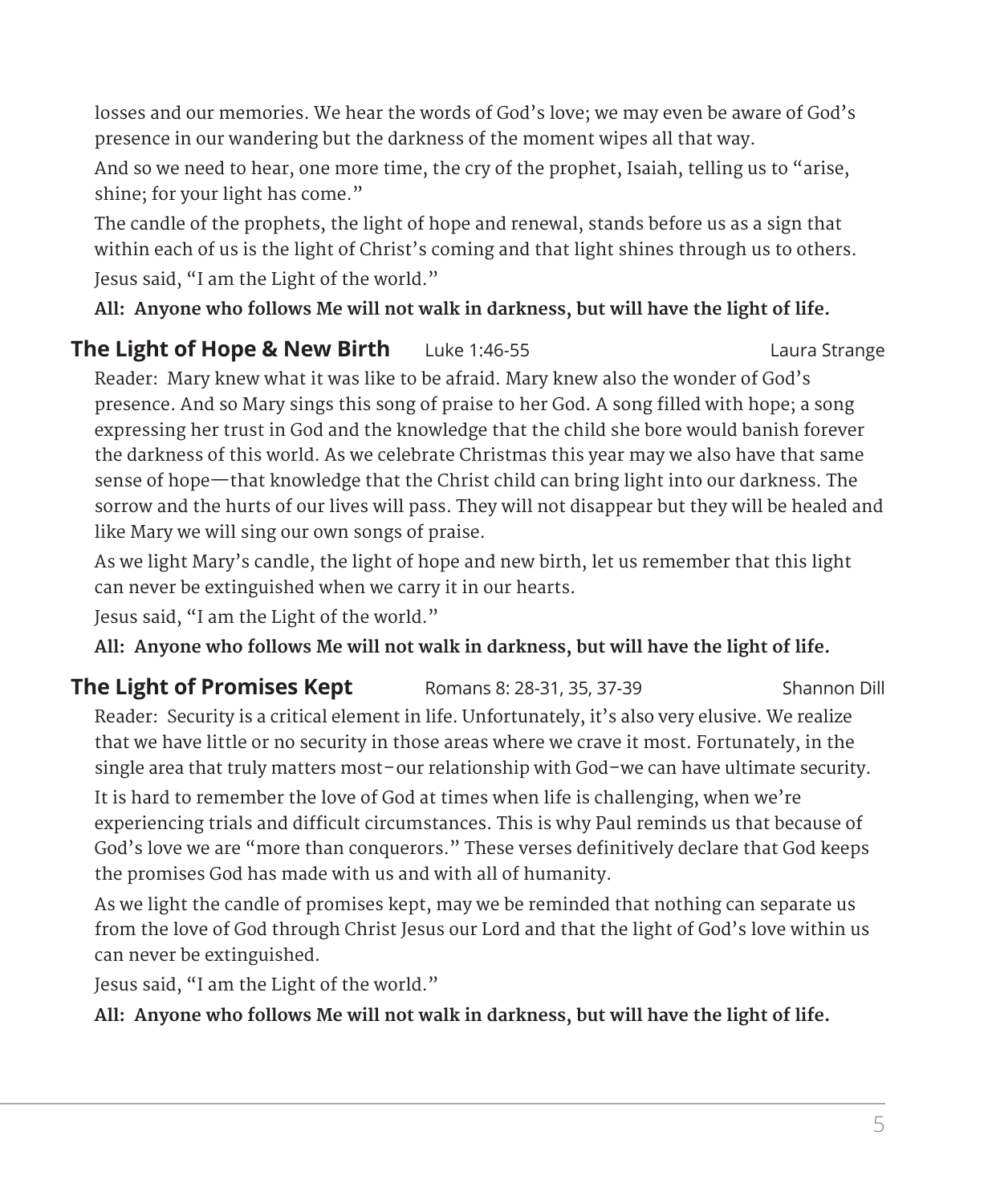### **Unison Prayer**

 **Loving God, hear our prayers and remind us that by Your grace, mercy and love light will shine in the midst of darkness. We ask all these things in the strong name of Jesus. Amen.**

#### \* Hymn #83

**Hymn #83** Come, Thou Long-Expected Jesus *STUTTGART*

## **The Lord's Supper and Invitation to Light Candles**

Communion will be served by intinction (dipping the bread into the cup). If you would like to be served where you are sitting, please raise your hand. Everyone is invited to participate in the sacrament. Children who have discussed the sacrament with their parents and/or a pastor are welcome. The cup holds grape juice, not wine, during this service. A server with gluten-free wafers will be standing directly in front of the communion table for those who prefer this option.

 After you have received communion, you are invited to light a candle from the Christ candle in memory of a loved one or as a sign of hope.

### **Prayer of Thanksgiving and The Lord's Prayer**

 **Our Father, Who art in heaven, hallowed be Thy name, Thy kingdom come, Thy will be done, on earth as it is in heaven. Give us this day our daily bread; and forgive us our debts, as we forgive our debtors; and lead us not into temptation, but deliver us from evil. For Thine is the kingdom, and the power, and the glory, forever. Amen.**

| <b>Communion Music</b> | Bethlehem Prelude Michael W. Smith               |  |
|------------------------|--------------------------------------------------|--|
|                        | O Little Town of Bethlehem <i>arr. Fred Bock</i> |  |

#### **Intercession for Healing and Wholeness Shannon Dill Shannon Dill**

- Leader: The God of strength moves within us;
- **All: The God of courage hears our distress.**
- Leader: The God of hope reveals wholeness to us;
- **All: The God of healing touches us when we are broken.**
- Leader: When the pain overwhelms us, when the burden is too heavy,
- **All: We turn to our God, who is sustaining and redeeming.**
- Leader: When there is loneliness, when there is isolation,
- **All: We turn to our God, who is loving and present.**
- Leader: For God created us, redeemed us and sustains us,
- **All: And we are not alone.**
- **All: Lead us in Your ways, O God, and bring us Your healing touch.**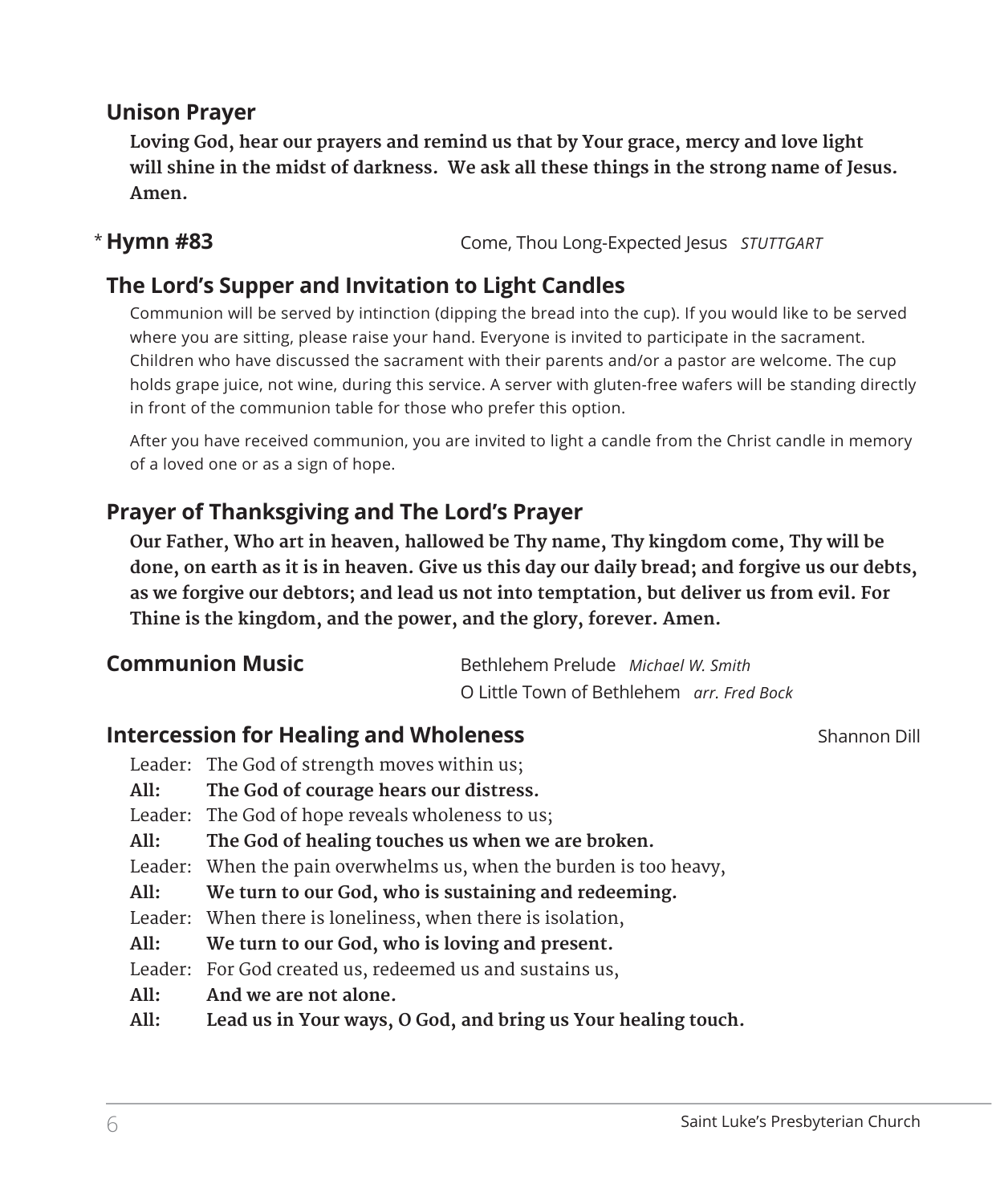\*Hymn #104

**Hymn #104** O Lord, How Shall I Meet You *VALET WILL ICH DIR GEBEN*

### **Benediction** \*

\* Postlude

**Postlude** The First Noel *arr. Fred Bock*

Light refreshments will be served in the Chapel foyer. Please come and stay for the solace known to those who gather in the name and community of Christ Jesus.

# SAINT LUKE'S STEPHEN MINISTERS

People don't always need advice. Sometimes all they really need is a hand to hold, an ear to listen, and a heart to understand them.

STEPHEN MINISTRY is a caring and listening ministry providing confidential, one-to-one Christian care to people facing difficulty. Stephen Ministers are members of Saint Luke's who receive fifty hours of training before they are commissioned and assigned care receivers. They participate in monthly group supervision and continuing education.

If you are experiencing difficult times and would like a Stephen Minister to help, please contact Stephen Ministry Referrals Coordinators: Rev. Shannon Dill (shannondill@slpres.org, 770-393-1424, ext. 229) or Laura Strange (jandlstrange@comcast.net, 770-392-9284). If you have a friend in need, have the person call or obtain permission to inquire on their behalf.

| Leslie Berry             | Stan Thornton | Janis Jones     | Liz Humphrey Lee |
|--------------------------|---------------|-----------------|------------------|
| Jo Hutchison             | Bob Polensek  | Sharon Polensek | Jan Slater       |
| STEPHEN MINISTRY LEADERS |               |                 |                  |
| Shannon Dill             | Paula Morris  | Cathie Rogers   | Laura Strange    |